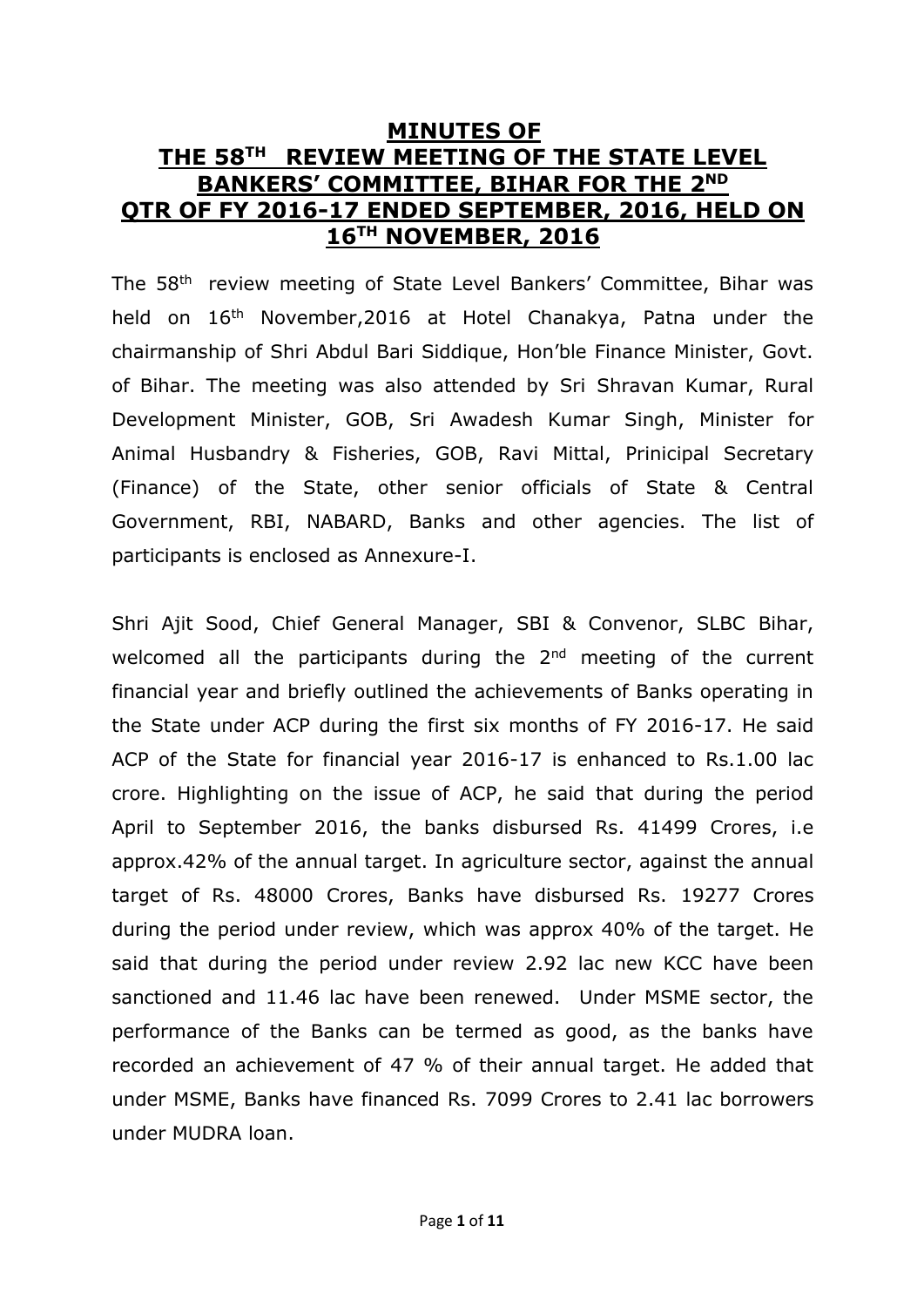On CD ratio, Shri Sood stated that the state had achieved 43.95 %, during the period under review and the Banks and State Govt are trying their best to increase the CD ratio further. He also stated that the movement of large amount of money into banking channel due to demonetisation may further reduce the CD ratio of Banks.

CGM, SBI said that launching of "Bihar Student Credit Card Scheme " has been one of the agenda among the "**SAAT NISCHAY" of Govt of Bihar** and most of the bank has signed MOU with GOB. He advised the remaining banks to get it completed at the earliest. He requested the concerned Govt. departments to send the loan application complete in all respect so that Banks can start disposing off them at the earliest. He assured to the GOB that all banks will make it a grand success.

CGM, SBI said that in view of the demonetisation of currency by GOI administrative support to all the Banks in the state has become a prime concern due to heavy rush in the banks. He sought all types of support from the Chief Secretary of GOB.

At the end, Sri Sood thanked the State Govt. for extending the unhindered support provided to Banks in the state.

Minutes of the last SLBC meeting were then confirmed and Action Taken Report on the action points of  $57<sup>th</sup>$  SLBC meeting was adopted by the House.

Presentation was, thereafter, made by Sri R K Das, AGM, SLBC, Bihar on major agenda items. After discussion on the agenda items during the meeting, the following points emerged.

#### **A. AGRICULTURE RELATED ISSUES:**

# **(I) Sub-Committee meeting of SLBC on Agriculture**:

#### a. **Agri ACP**:

The achievement under Agri ACP during the  $1<sup>st</sup>$  half year of Financial Year 2016-17 was 40.16% of the annual target. However, the achievement of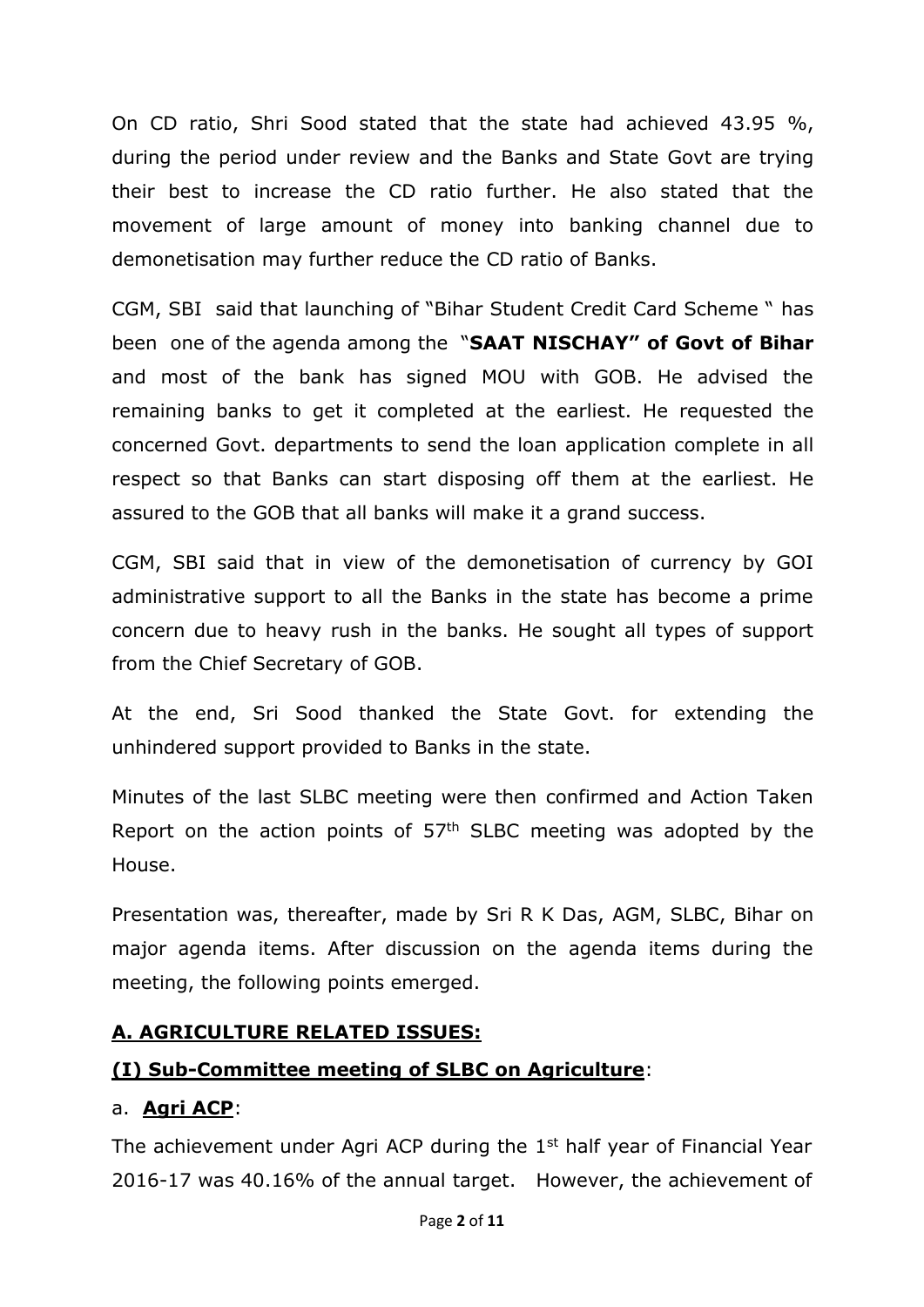RRBs during the period remained only 30.78%. The Govt. expressed displeasure over the low performance of RRBs. All banks were requested to give due attention to Agri lending, especially in allied activities to all deserving farmers.

### b**. Dairy, Fishery & Poultry**:-

The performance under Dairy, Fishery and Poultry sector of the banks was described as very poor. Shri Awadhesh Prasad Singh, Minister for Animal Husbandry and fisheries, GOB expressed his displeasure over the performance of banks in this area. Bihar being a consumer state of dairy, fishery & poultry, the financial support to these sectors is very essential for overall development of the state. The Hon'ble Minister also said that despite huge subsidies available under the schemes for financing to Dairy, Fishery & Poultry, the sanction of loan so far is not at all upto mark. He also said that it must improve up to acceptable level by the next SLBC review meeting as Bihar has great potential for these activities. Banks raised that there was some problem perceived in release of subsidy for the loan sanctioned. The Hon. Minister said to the bankers that adequate amount of subsidy is lying in each district and in case there was any difficulty in claiming payment of subsidy, it should have been brought to his notice.

It was decided that details of application sent to various banks /branches should be made available to banks so that effective follow up could be done for better performance. It was also decided to discuss the matter pertaining to low achievement in next Agl. Sub Committee meeting.

#### **B. ISSUES RELATED TO 'INDUSTRIES'**

# **(I). Achievement under MSME ACP:**

During the Financial  $1<sup>st</sup>$  half year of FY 2016-17, against the annual target of Rs. 15000 crores, Banks under MSME have disbursed Rs 7099 crores, which was 47 % of their annual target.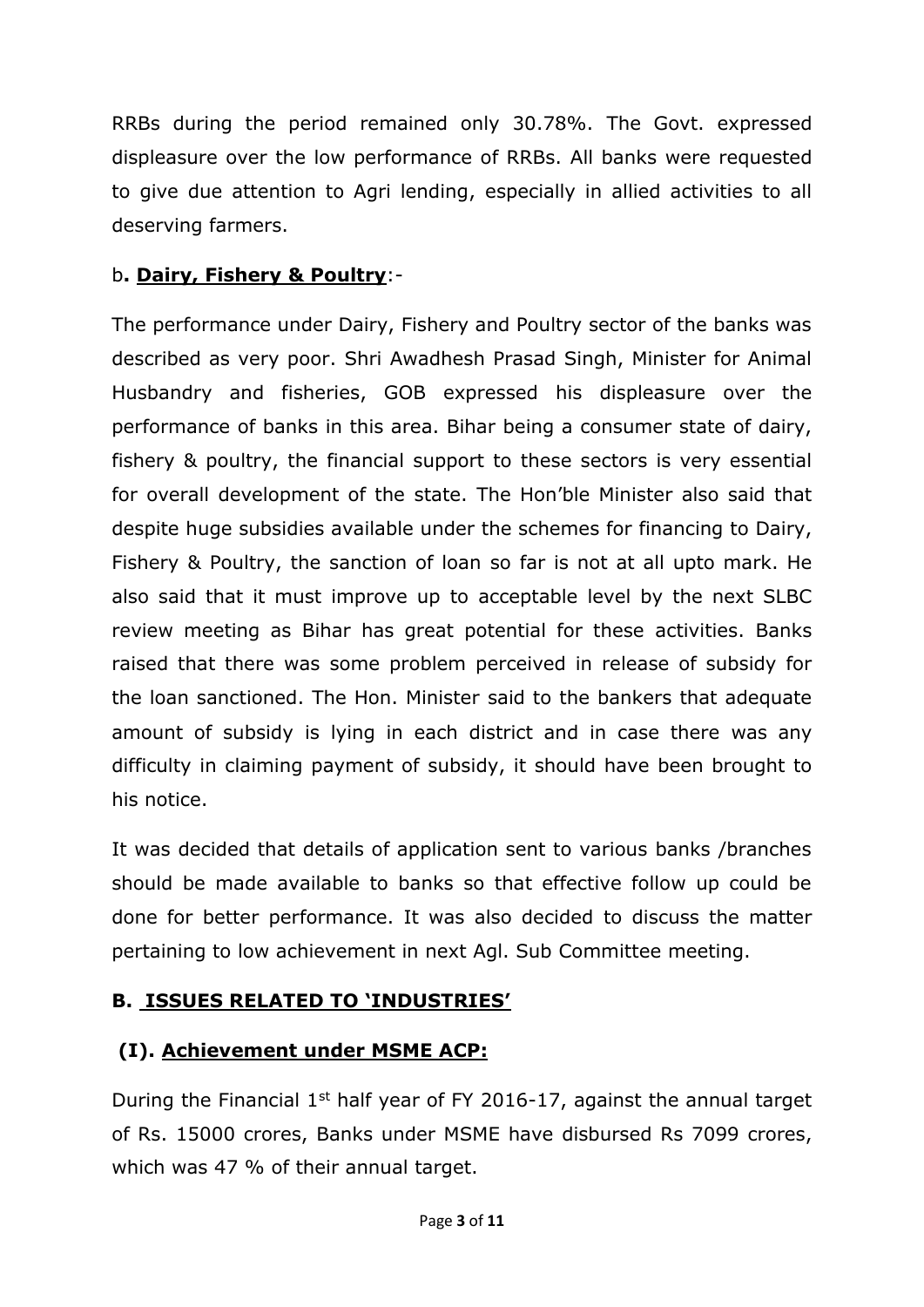The Director (Industry) raised the question of classification of Micro/Small units particularly having limit more than 5 crore. AGM (SLBC) clarified that it is the investment in plant & Machinery /equipment which determines the status of MSME, not the limit. Regional Director, RBI clarified that there is no difference in definition of MSME. It is as per GOI guideline.

# **(II). Achievement under PMEGP:**

The achievement under PMEGP during  $1<sup>st</sup>$  half year of FY 2016-17 was viewed by the house as not at all satisfactory. Against the physical target of 3455 projects for 2016-17, Banks have sanctioned only 914 projects amounting to Rs. 18 Cr during the period under review.

Shri R K Das, AGM, SLBC expressed that the position will now improve as PMEGP loan sanction process has become online. The Principal Secretary (Finance) said that up till now 4262 applications has since been sent to banks and these should be disposed off on priority by Dec2016. As industrial sector is a national priority area and has the potential to provide large numbers of jobs to people, Banks are requested to give adequate attention towards financing under the scheme.

# **(IV) MUDRA LOAN AND STAND UP INDIA, :**

AGM (SLBC) said that the achievement of banks in MUDRA and Stand Up India scheme were very low. He requested all the bank heads to instruct their branches for achieving the target.

# **C. OTHERS:-**

# **(I). OPENING OF BRANCHES:**

The Banks in the State had opened only 78 branches during the current FY against the RBI stipulated annual target of 1640. Hon'ble Finance Minister said that non opening of sufficient branches of banks in rural areas has now been realised as a root cause of problem of rural area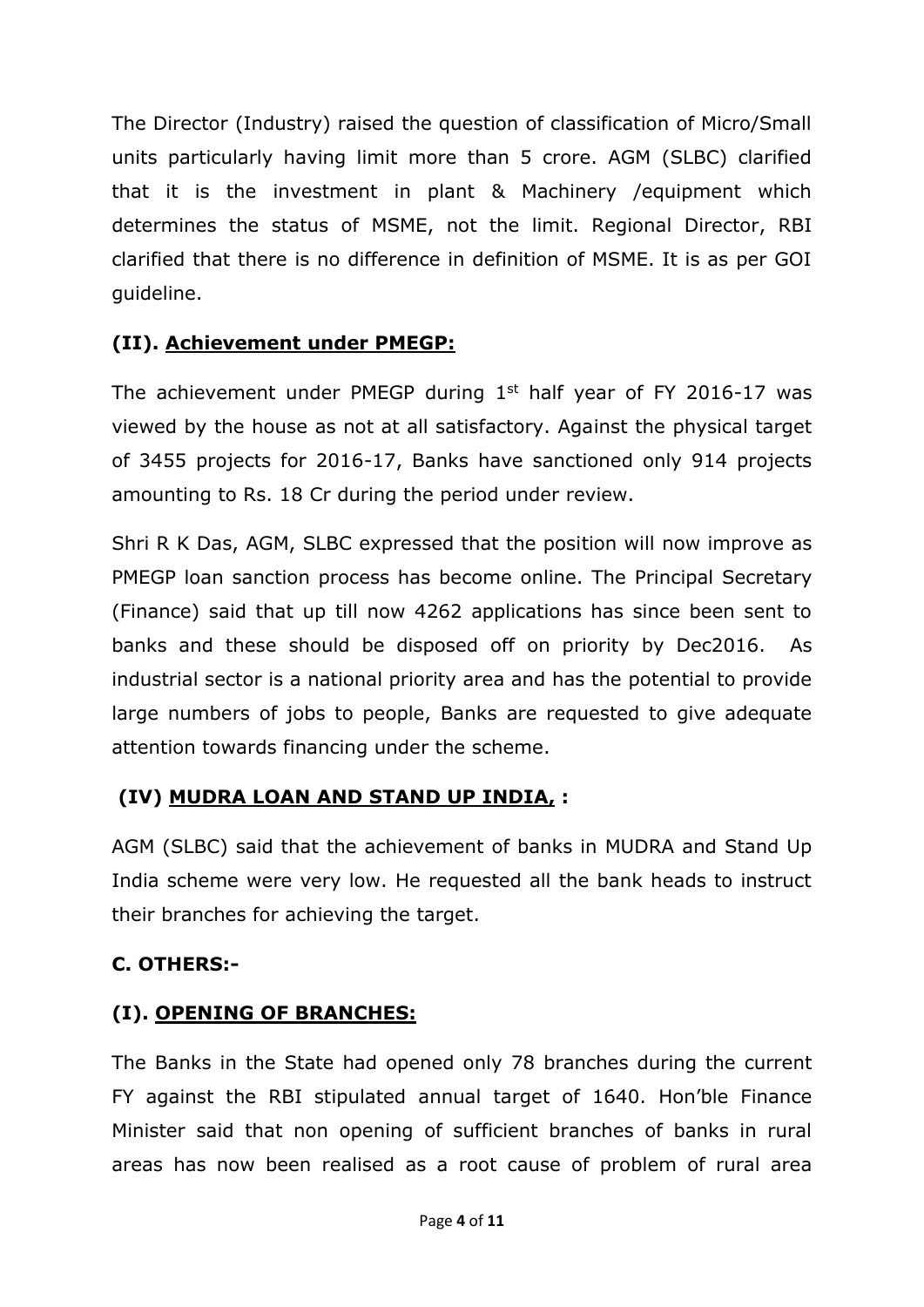people in the wake of demonetisation of notes. He expressed his displeasure over very low achievement of target in branch opening in rural area

Principal Secretary (finance) said that they will arrange for a special meeting on branch opening very soon to review the bank wise position.

RD, RBI clarified that Banks have already given a target to open 1640 branches by 31<sup>st</sup> March 2017 and for this SLBC has to review the performance of opening of branches periodically and advise RBI accordingly.

#### **(II). HOUSING LOAN:**

During the 1<sup>st</sup> half year of FY 2016-17, the achievement of Banks under Housing loan was 47% of the target, i.e 11280 against 24000.

AGM, SLBC stated that certain issues like master plan, title deed, map approval, agriculture land in rural areas were coming in the way of sanctioning housing loan. He requested for the state govt's intervention to facilitate the sanctioning process. He also said that implementation of "Pradhan Mantri Awaas yojna "was very poor. The details of this scheme have already been placed with agenda book of SLBC for the ready reference to banks.

#### **III. DEMONETISATION OF CURRENCY NOTES:**

Due to demonetisation of currency notes of Rs500/- & 1000/ denomination w.e.f. midnight of 08.11.2016, there was heavy rush of public in the banks and ATMs. This issue was discussed at length in the SLBC meeting.

Shri Ajit Sood , CGM, SBI requested the Chief Secretary , GOB to extend all sort of administrative help to branches of banks in the state to avoid any law & order related problem on this count. He said that instruction had been issued to branches for separate queue for senior citizen/ladies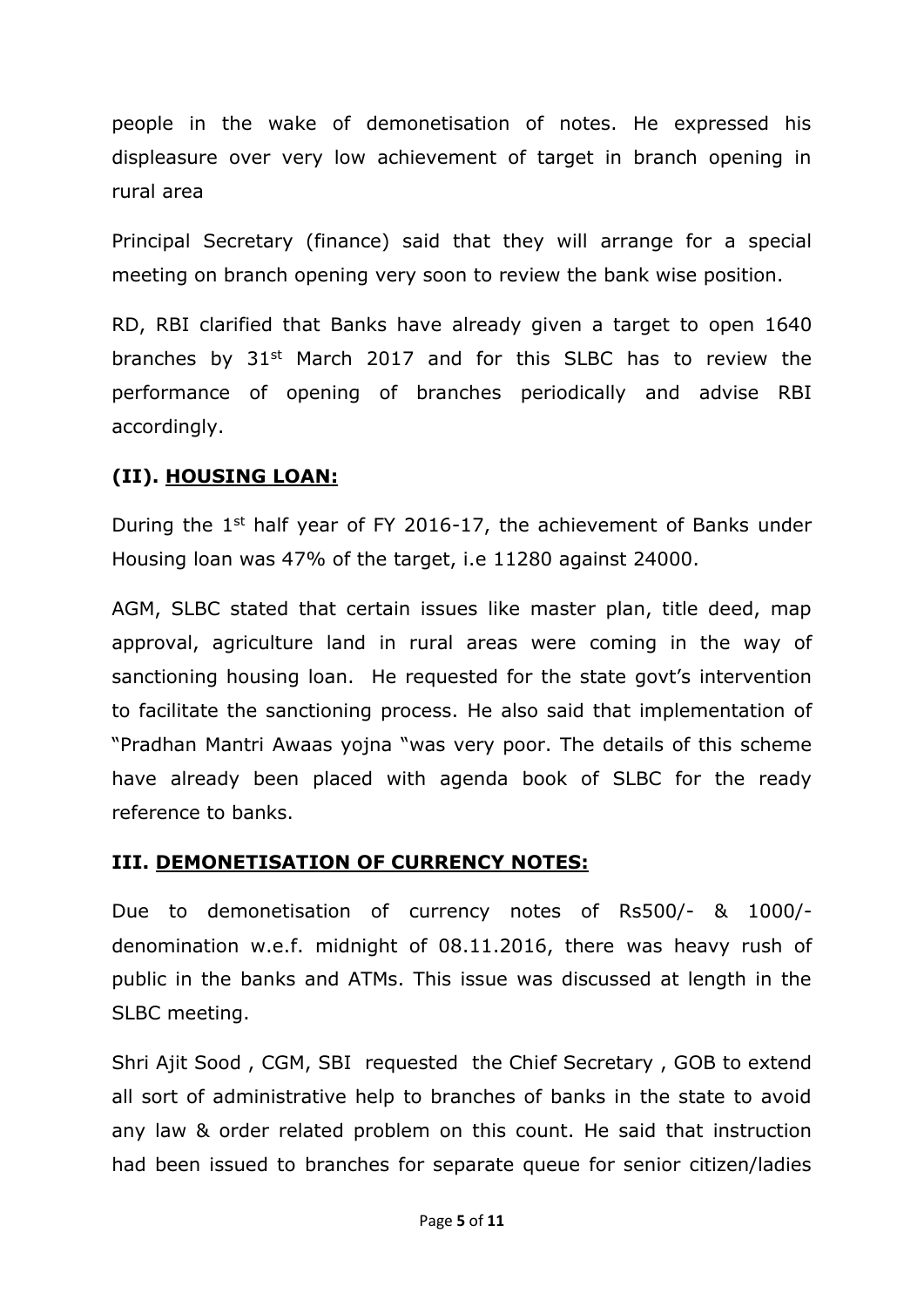in addition to separate queue for note exchange and note deposit. He also said that the time line for depositing the old currency was 30.12.2016 and therefore it was better to educate the people to deposit in a/c rather than exchanging the amount and to withdraw as and when required.

Regional Director, RBI said that to combat the current situation RBI has taken several measures such as increasing the holding limit of Bank Mitra to 50000/-, uses of MICRO ATM on large scale etc. He urged that time has come to educate the people to use debit / credit card and use the various alternate channels of payment systems.

Principal Secretary (Finance) advised that the administration was fully aware of situation and urged banks to contact Control room immediately in case of any help. He also said that BC & CSP channel should also be utilised for resolving the problem of people in rural areas. He also requested to RBI to ensure sufficient cash availability in branches of banks as it would have an adverse impact on Rabi crop in the state.

Sri Awadhesh Kumar Singh, Minister for Fishery & Animal Husbandry Deptt, Govt of Bihar in his address expressed satisfaction over the Agenda wise discussion during the SLBC meeting. However, he expressed his displeasure over poor performance of banks in dairy & fishery during 1<sup>st</sup> half year of financial year 2016-17. In fishery, there was almost zero achievement. He advised the bankers to be more sensitive towards the feelings of the people and provide adequate financial assistance to the needy people, especially SC/ST class where 75% subsidy was provided by the State Govt under dairy loans. He advised the Banks to simplify the lending process for better result in Agriculture and allied activities because it has direct impact over the development of Bihar and its GDP.

Sri Shravan Kumar, Minister for Rural Development Deptt. in his address expressed that **Pradhanmantri Awaas Yojna** was a very good scheme and should have been implemented in Bihar. He said that performance of schemes related to financial upliftment of rural women was not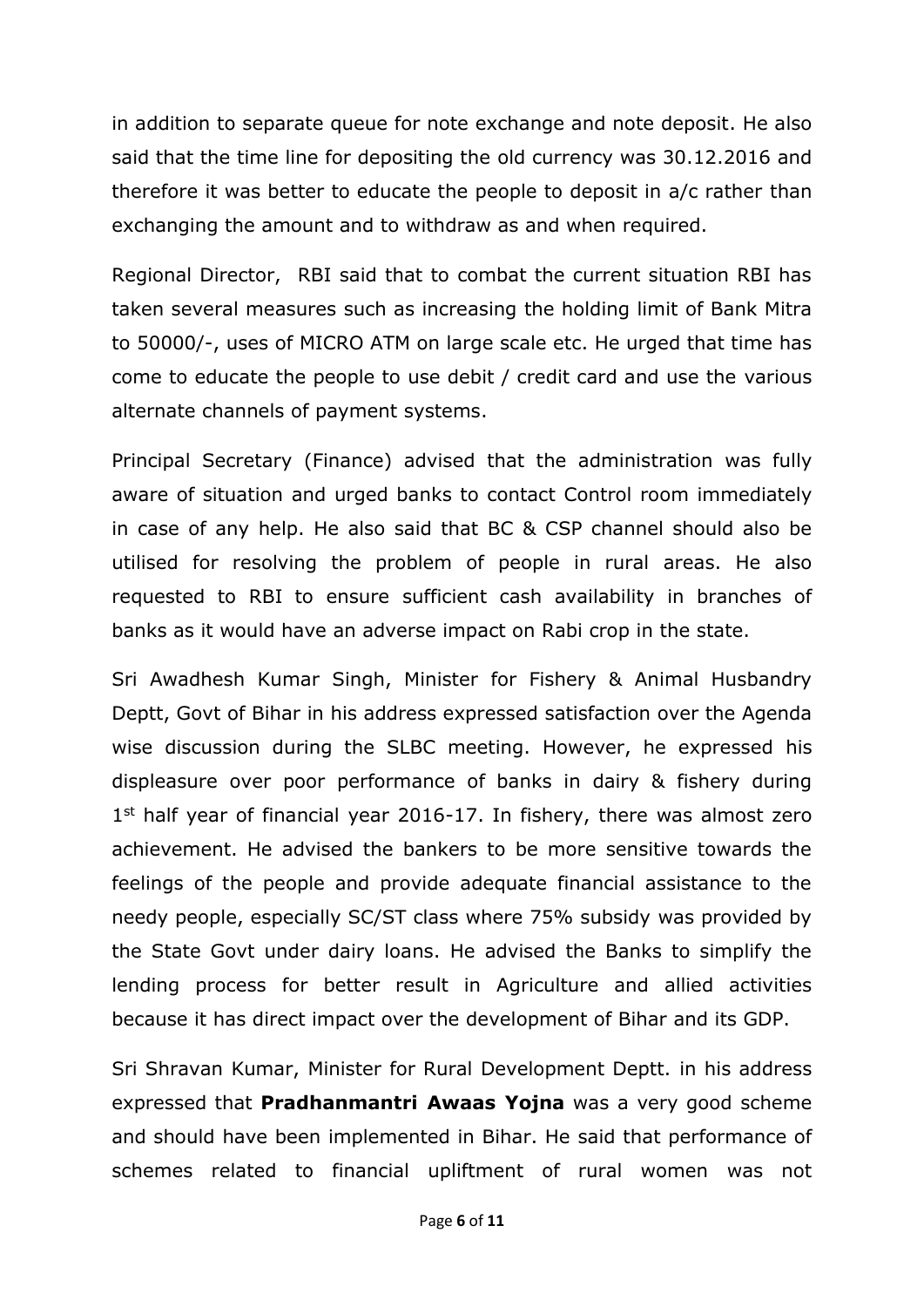satisfactory. Financial support to SHG in the state requires improvement. The amount of  $1<sup>st</sup>$  dose and  $2<sup>nd</sup>$  dose has since been increased from Rs1,50,000/- to Rs3,00,000/- but branches were found unaware about it. A suitable instruction in this regard must be passed on by the bank heads to their branches. There is need to speed up the loan sanction process to the people in rural area in Bihar.

The Finance Minister, Government of Bihar, Sri Abdul Bari Siddique in his address expressed that due to current demonetisation of currency notes, deposit of the banks will see a rise. But if the fund will not be lent, it will affect CD ratio. Hence financing to different sector in the sate needs to be speed up.

He also said that Bihar was an agrarian state and sources of livelihood of 89% people were from agriculture and allied agriculture activities. If banks did not open more branches in rural areas, how they would achieve their ACP for agriculture? He expressed his displeasure over the achievement of schemes run by govt. in the name of CM/PM. He said Banks were treating even these schemes in a routine way. Schemes of lending run in the name of CM/PM should be given top priority henceforth.

He said that SLBC has been a very effective forum for discussion. Attending SLBC meeting by Hon. Chief Minister of the state signifies its importance. It was duty of all the stake holders to maintain its sanctity.

Performance of JEEVIKA remained satisfactory in the area of rural financing especially to SHG. 100% repayment of loan has been observed. It can be leveraged for other lending schemes by the Banks.

He concluded his address with his remarks that more efforts were required in all the areas of agenda to make the SLBC meeting a grand success. It should not remain as a customary meeting.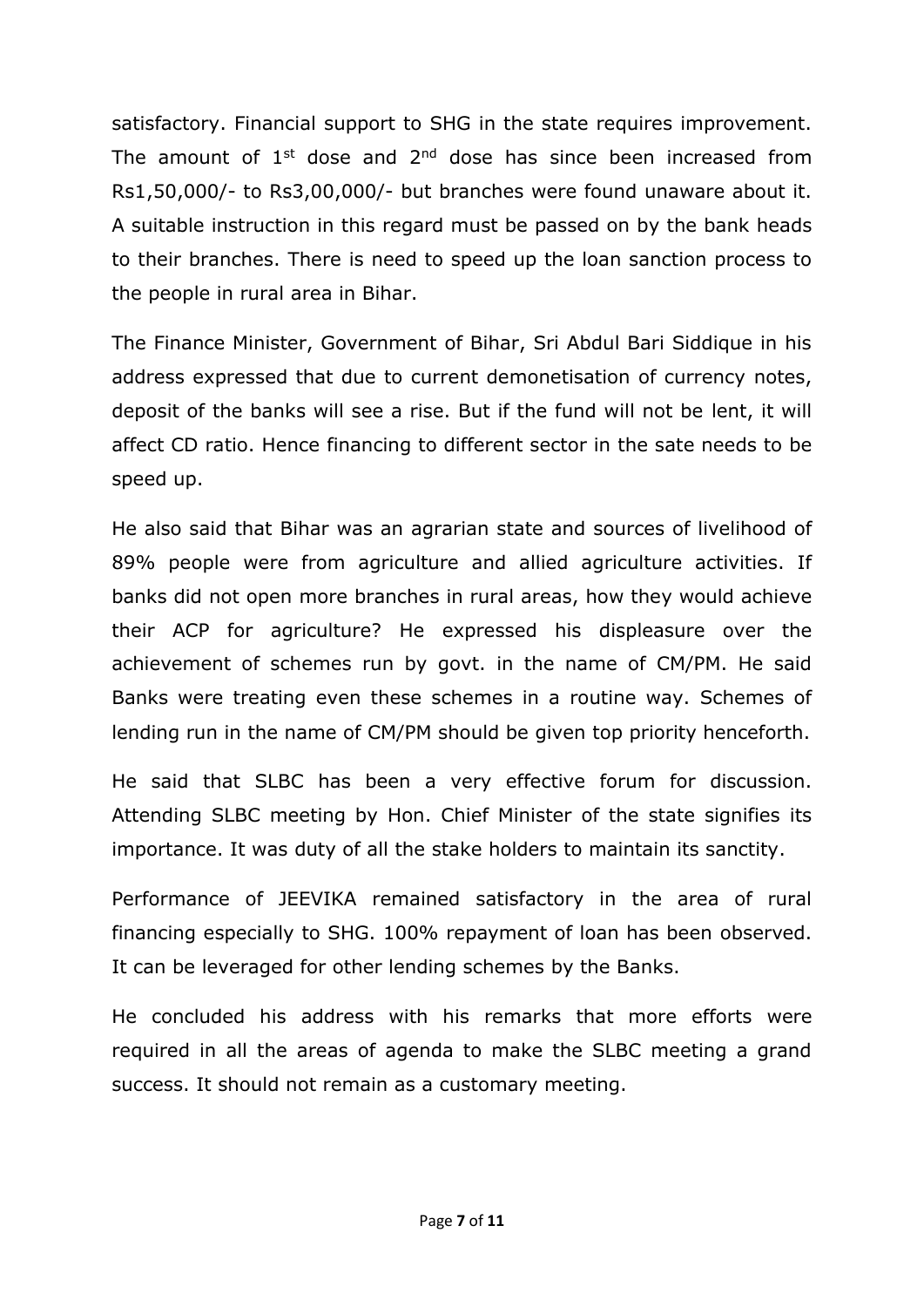#### **59th Quarterly SLBC Meeting**

At the end of the meeting, it was decided by the house to hold the  $59<sup>th</sup>$ Quarterly SLBC Review Meeting of Bihar on **15.02.2017**.

The meeting ended with a vote of thanks to all the participants by Sri R K Das, AGM, SLBC. He thanked all the dignitaries for fruitful discussion on various issues during the SLBC meeting and on behalf of all banks he assured the State Government for better performance by Banks during current FY on the lines discussed in the meeting.

**\*\*\*\*\*\*\*\*\*\*\*\*\*\*\*\*\*\*\*\*\*\*\*\*\*\*\*\*\*\*\*\*\*\*\*\***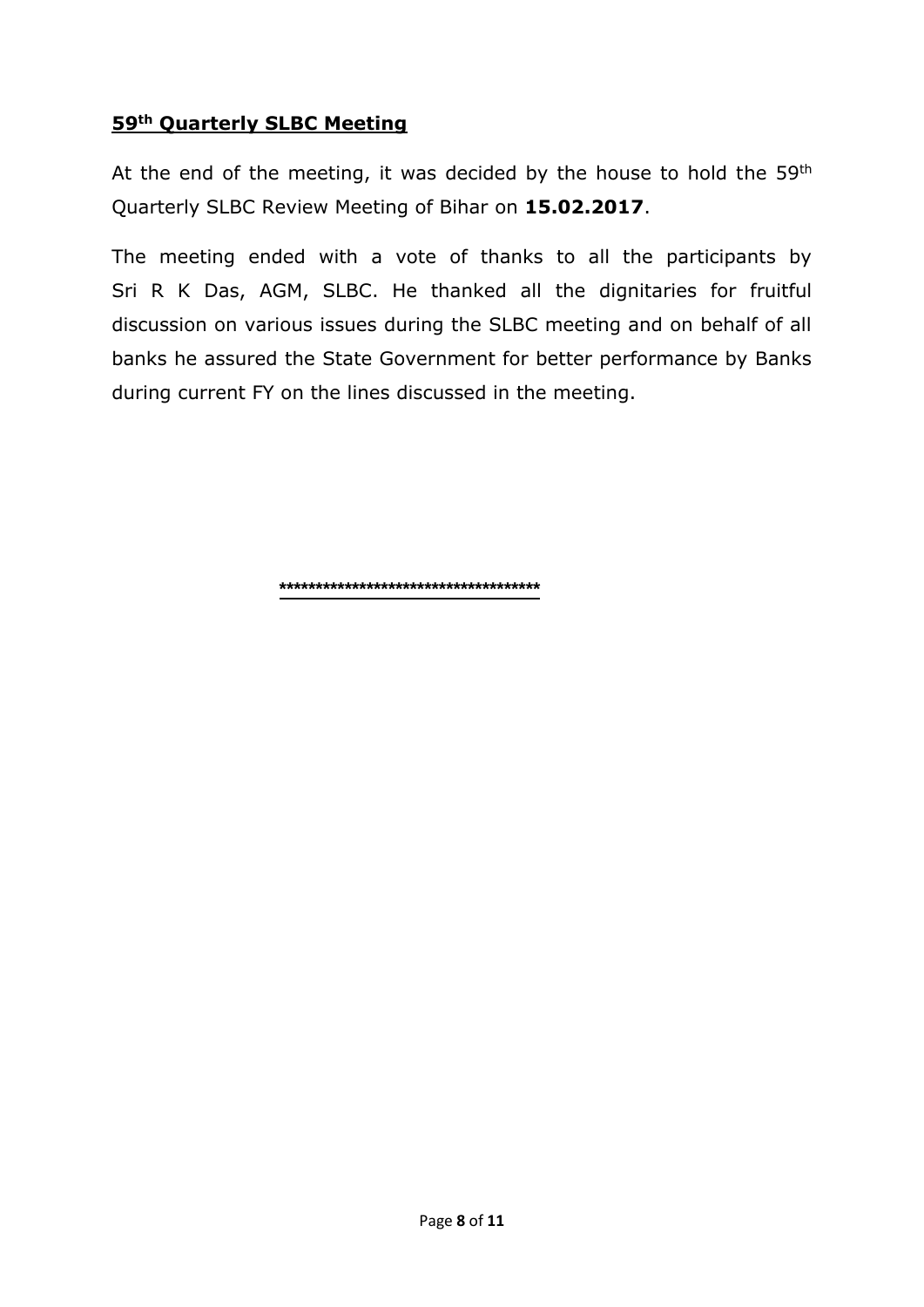# **ACTION POINTS 58 th SLBC MEETING HELD ON 16th NOVEMBER 2016**

1. Banks should put in concerted efforts to ensure achievement of 100% target set under ACP for 2016-17.

(Action: All Banks)

2. Banks should give focus on financing Dairy, Fishery and Poultry schemes in order to achieve the ACP target under Allied Agl.activities.

(Action: All Banks)

3. Banks to initiate suitable steps to achieve the target of Branch opening for population above 5000 by March 2017. SLBC Department to monitor branch opening with Banks on a regular basis and report to RBI on a Quarterly basis.

(Action: All Banks and SLBC, Bihar)

4. MOU between Banks & Govt. of Bihar to be completed for **Bihar Student credit card scheme** to be completed immediately.

(Action: All such Banks which are yet to sign)

5. State Government to issue suitable guidelines in respect of approval of map in rural areas to increase lending under Housing loan in rural areas.

(Action: State Government)

6. Banks to ensure sanction of at least 2 loans per branch to eligible borrowers under Stand up India.

(Action: All Banks)

7. In the wake of demonetisation and heavy rush at banks /ATMs, sufficient availability of cash to be made in the branches of banks situated in rural areas by RBI/Banks.

(Action: RBI &All Banks)

8. Queue management to be implemented for senior citizen/ladies customers by banks.

(Action: All Banks)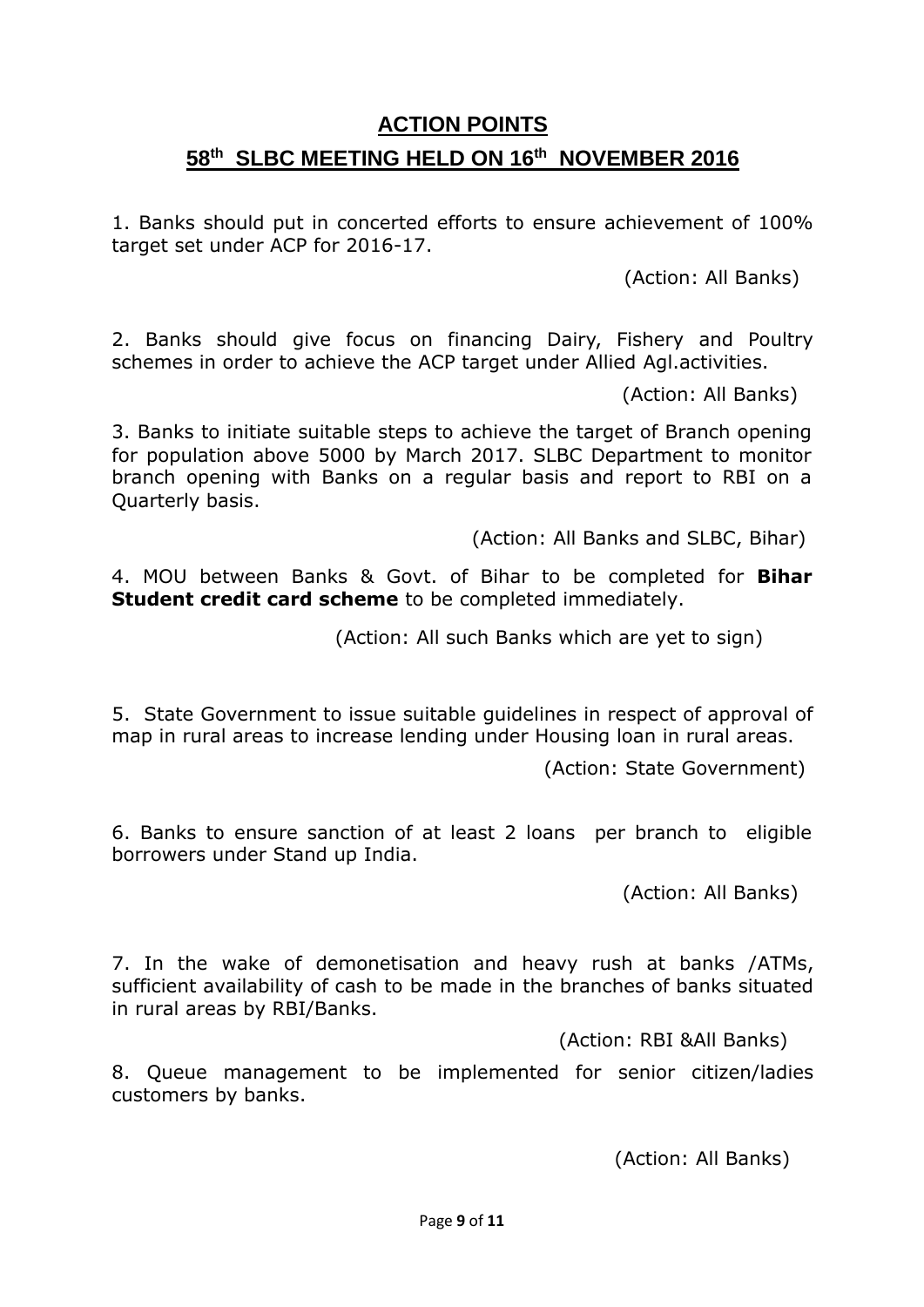#### **TH SLBC REVIEW MEETING HELD ON 16.11.2016 AT HOTEL CHANAKYA, PATNA**

Annexure-I

| SI. No.<br>Designation/Office<br>Name of the Participant<br><b>Ministers</b> |                                                |                                                                                |
|------------------------------------------------------------------------------|------------------------------------------------|--------------------------------------------------------------------------------|
| $\mathbf{1}$                                                                 |                                                |                                                                                |
| $\overline{2}$                                                               | Shri Abdul Bari Siddiqui<br>Shri Shravan Kumar | Finance Minister, Govt. of Bihar<br>Rural Development Minister, Govt. of Bihar |
| 3                                                                            | Shri Awadhesh Kumar Singh                      |                                                                                |
|                                                                              |                                                | Animal & Husbandry Minister, Govt . of Bihar                                   |
| State Govt.                                                                  |                                                |                                                                                |
| $\mathbf{1}$                                                                 | Shri Ravi Mittal                               | Principal Secretary (Finance), Govt. Of Bihar                                  |
| $\overline{2}$                                                               | Shri Rahul Singh                               | Secretary Finance (Expenditure), Govt. Of Bihar                                |
| 3                                                                            | Shri Radhe Shyam<br>Shri Sanwar Bharti         | Director, Animal & Fisheries Resources Deptt                                   |
| 4                                                                            |                                                | Addl. Secretary, Deptt. of Finance                                             |
| 5                                                                            | Shri P Kumar                                   | Addl. Secretary Industries                                                     |
| 6                                                                            | Shri Awadhesh Kumar                            | OSD, Finance                                                                   |
| $\overline{7}$                                                               | Shri Rupam                                     | OSD, Finance                                                                   |
| 8                                                                            | Shri Nishat Ahmed                              | Director (Fisheries), Govt. of Bihar                                           |
| 9                                                                            | Shri A K Jha                                   | Dy. Director (Dairy), Govt. of Bihar                                           |
| 10                                                                           | Shri Shivanand Tripathi                        | S.O (Banking), Institutional Finance, GoB                                      |
| 11                                                                           | Shri P K jha                                   | Spl. Secretary, revenue and Land Reforms                                       |
| 12                                                                           | Shri Arun Kumar                                | Joint Director, Agri Deptt.                                                    |
| 13                                                                           | Shri A R Gokhe                                 | Director, MSME - DI                                                            |
| 14                                                                           | Shri Ramesh Kumar                              | Asst. Director, MSME - DI                                                      |
| 15                                                                           | Shri Satish Kumar                              | I E O, Industry Deptt.                                                         |
| 16                                                                           | Shri Shailendra Kr. Singh                      | D F O, Dairy Deptt.                                                            |
| 17                                                                           | Shri Ram Kumar Jha                             | P S to Minister AHD                                                            |
| 18                                                                           | Shri Alok Raj                                  | ADG (L & O) Bihar                                                              |
| 19                                                                           | Shri Thomas Antony                             | Regional Chief, HUDCO                                                          |
| 20                                                                           | Shri Deepak Kr. Jha                            | DGM, HUDCO                                                                     |
| <b>RBI &amp; NABARD</b>                                                      |                                                |                                                                                |
| $\mathbf{1}$                                                                 | Shri M K Verma                                 | Regional Director, Reserve Bank of India                                       |
| $\overline{2}$                                                               | Shri Ranjeet Kumar Das                         | Chief General Manager, NABARD                                                  |
| 3                                                                            | Shri Ravi Avtar Mishra                         | Chief General Manager, NABARD (Designate)                                      |
| 4                                                                            | Shri Brij Raj                                  | General Manager, Reserve Bank of India                                         |
| 5                                                                            | Shri N.K. Verma                                | Asstt.General Manager, Reserve Bank of India                                   |
| 6                                                                            | Shri M.M. Ashraf                               | Asstt. General Manager, NABARD                                                 |
| $\overline{7}$                                                               | Shri Pravin Kumar                              | Manager, Reserve Bank of India                                                 |
| Other Banks:-                                                                |                                                |                                                                                |
| $\mathbf 1$                                                                  | Shri Ajit Sood                                 | Chief General Manager, State Bank Of India                                     |
| $\overline{2}$                                                               | Shri Abhijit Dutta                             | General Manager NW-I, State Bank of India                                      |
| 3                                                                            | Shri V.S. Negi                                 | General Manager NW-III, State Bank of India                                    |
| 4                                                                            | Shri Rakesh Gupta                              | General Manager, Punjab National Bank                                          |
| 5                                                                            | Shri R.K. Arora                                | General Manager, Central Bank of India                                         |
| 6                                                                            | Shri C. Raj                                    | Dy. General Manager (Outreach), State Bank of India                            |
| $\overline{7}$                                                               | Shri Amitabh Pandey                            | Dy. General Manager, ABU, State Bank of India                                  |
| 8                                                                            | Shri P K Sinha                                 | Dy. General Manager, Allahabad Bank                                            |
| 9                                                                            | Shri M Reddaiah                                | Dy. General Manager, Canara Bank                                               |
| 10                                                                           | Shri Jagmohan Singh                            | Dy. General Manager, Union Bank of India                                       |
| 11                                                                           | Shri Dhananjay Pratap Singh                    | DGM & CRM, United Bank of India                                                |